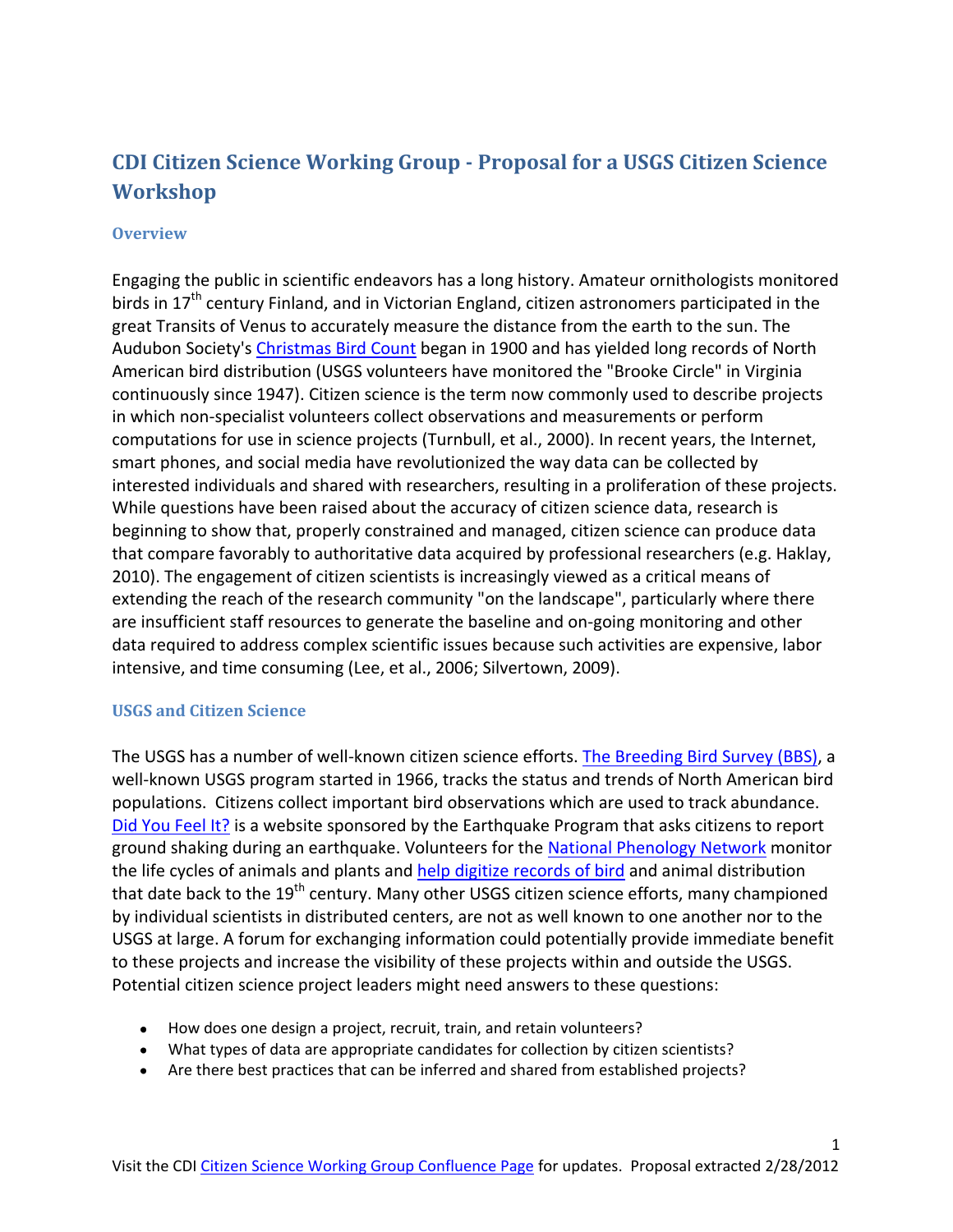- What policy issues are encountered in citizen science projects, and how can these be addressed without undue burden on project participants and leaders?
- What data collection and management standards should be followed to ensure data can be integrated and shared?

The Citizen Science Working Group of the Community for Data Integration is proposing a USGSwide meeting of citizen science project leaders inside USGS and in other partner organizations to raise awareness of citizen science and its potential uses and benefits, share best practices for establishing citizen science projects, working with volunteers, collecting and validating data, education, and communication.

# **Workshop Outcomes and Benefits**

An immediate and significant workshop outcome will be the formation of an ongoing community-based infrastructure for sharing ideas, data, and support. Additionally the workshop will provide a venue for:

- Initiating projects that might span multiple mission areas;
- Showcasing USGS tools, including new mobile applications, supporting field observations and data collection;
- Exploring innovative techniques, such as whether mining data from social media can improve interdisciplinary scientific decision making;
- Creating or strengthening partnerships and opening dialogue channels with existing citizen science focused working groups such as DataOne's Public Participation in Science and Research [\(PPSR\),](https://www.dataone.org/content/public-participation-scientific-research-working-group) Cornell Lab of Ornithology's [Citizen Science Central,](http://www.birds.cornell.edu/citscitoolkit) and others.

Enhancing and expanding partnerships will provide important opportunities for the USGS research community to:

- Foster cross group pollination, both internally and externally;
- Exchange and communicate ideas, plans, use cases, and focus among groups (e.g., with the TSWG Mobile Applications Development Focus Group for [Citizen Science-oriented projects\)](https://my.usgs.gov/confluence/display/cdi/Citizen+Science+Observation+Platform+-+Using+Curated+Twitter+and++GeoRSS+Enabled+Feeds);
- Identify new avenues and approaches for research; and
- Increase efficiency and effectiveness of their projects by leveraging activities and resources and minimizing overlap with partner groups.

In addition to directly supporting the USGS's internal program of research, the results of this workshop could have additional societal benefits including:

- Making USGS science more approachable and understandable to students, teachers, and the general public;
- Expanding science knowledge and scientific literacy among citizen science volunteers (Bonney, et al., 2009); and
- Encouraging positive participation in the President's [America's Great Outdoors](http://americasgreatoutdoors.gov/) and DOI's [Youth](http://www.doi.gov/whatwedo/youth/index.cfm)  [in the Great Outdoors](http://www.doi.gov/whatwedo/youth/index.cfm) Initiatives.

 $\mathcal{L}$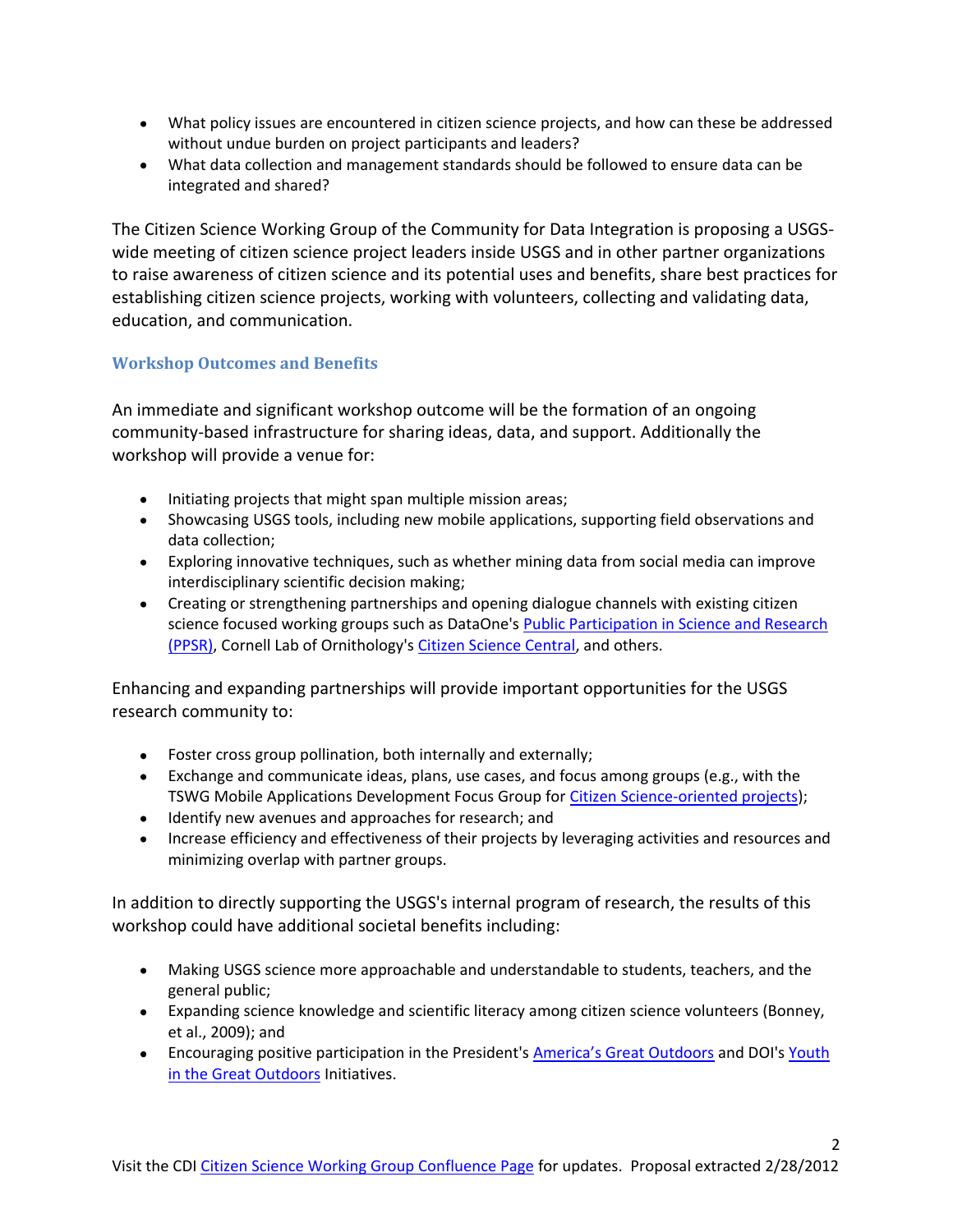The proposed workshop project, associated costs, and resulting products are described in detail below.

-------------------------------

Bonney, R., et al. (2009). [Citizen Science: A Developing Tool for Expanding Science Knowledge](http://www.bioone.org/doi/abs/10.1525/bio.2009.59.11.9)  [and Scientific Literacy.](http://www.bioone.org/doi/abs/10.1525/bio.2009.59.11.9) *BioScience,* 59(11), 977-984.

Haklay, M. M. (2010). [How good is volunteered geographical information? A comparative study](http://dx.doi.org/10.1068/b35097)  [of OpenStreetMap and Ordnance Survey datasets.](http://dx.doi.org/10.1068/b35097) *Environment and Planning B: Planning and Design*, *37*(4), 682-703.

Lee, T., et al. (2006). [Citizen, science, highways, and wildlife: using a web-based GIS to engage](http://www.ecologyandsociety.org/vol11/iss1/art11/)  [citizens in collecting wildlife information.](http://www.ecologyandsociety.org/vol11/iss1/art11/) *Ecology and Society* 11(1).

Silvertown, J. (2009). [A new dawn for citizen science.](http://www.cell.com/trends/ecology-evolution/abstract/S0169-5347%2809%2900175-X) *Trends in Ecology & Evolution*, 24(9): 467- 471.

Trumbull, D. J., et al. (2000)[. Thinking scientifically during participation in a citizen-science](http://onlinelibrary.wiley.com/doi/10.1002/%28SICI%291098-237X%28200003%2984:2%3C265::AID-SCE7%3E3.0.CO;2-5/abstract)  [project.](http://onlinelibrary.wiley.com/doi/10.1002/%28SICI%291098-237X%28200003%2984:2%3C265::AID-SCE7%3E3.0.CO;2-5/abstract) *Science Education* 84:265-275.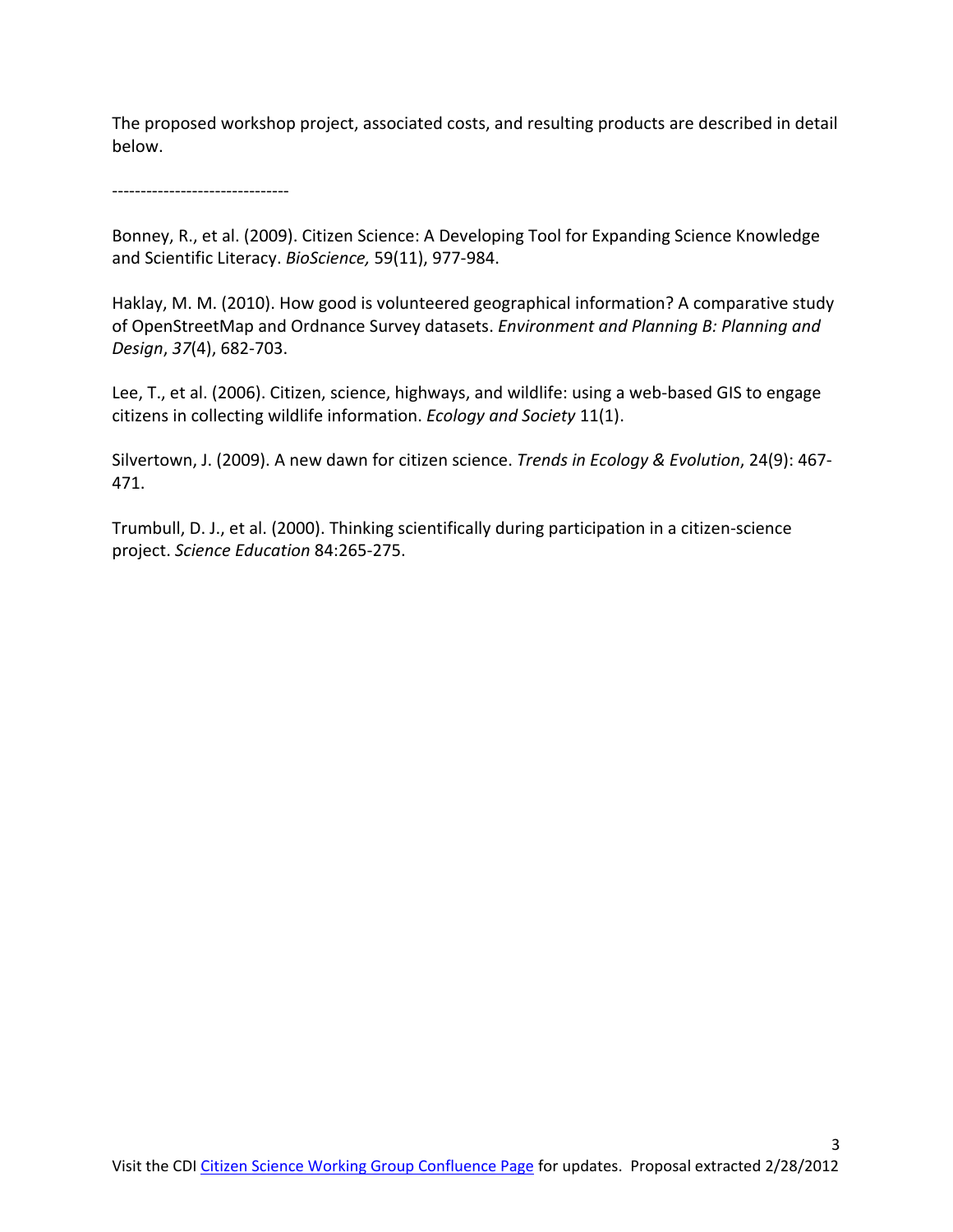| <b>Project</b><br>Topic                                     | <b>Tasks</b>                                                                                                                                                                                                                                                                                                                                                                                                                                                                                                                                                                                                                                                               | <b>Resources Required</b>                                                                                                                                                                                                                                                                                                                                                                                                                                                                                                                                                                                                                                                                                                                                                                                                | <b>Deliverables</b>                                                                                                                                                                                                                                                                                                                                                                                                                                                                                                                                                               | <b>Benefits to USGS Scientists</b>                                                                                                                                                                                                                                                                                                                                                                                                                                                                                                                                                                                                                                                                                                                                                                                                                                                                                                                                                                                                                          | <b>In-Kind</b><br><b>Funding</b><br><b>Provided</b> | <b>Total</b><br><b>Funding</b><br><b>Requested</b> |
|-------------------------------------------------------------|----------------------------------------------------------------------------------------------------------------------------------------------------------------------------------------------------------------------------------------------------------------------------------------------------------------------------------------------------------------------------------------------------------------------------------------------------------------------------------------------------------------------------------------------------------------------------------------------------------------------------------------------------------------------------|--------------------------------------------------------------------------------------------------------------------------------------------------------------------------------------------------------------------------------------------------------------------------------------------------------------------------------------------------------------------------------------------------------------------------------------------------------------------------------------------------------------------------------------------------------------------------------------------------------------------------------------------------------------------------------------------------------------------------------------------------------------------------------------------------------------------------|-----------------------------------------------------------------------------------------------------------------------------------------------------------------------------------------------------------------------------------------------------------------------------------------------------------------------------------------------------------------------------------------------------------------------------------------------------------------------------------------------------------------------------------------------------------------------------------|-------------------------------------------------------------------------------------------------------------------------------------------------------------------------------------------------------------------------------------------------------------------------------------------------------------------------------------------------------------------------------------------------------------------------------------------------------------------------------------------------------------------------------------------------------------------------------------------------------------------------------------------------------------------------------------------------------------------------------------------------------------------------------------------------------------------------------------------------------------------------------------------------------------------------------------------------------------------------------------------------------------------------------------------------------------|-----------------------------------------------------|----------------------------------------------------|
| <b>USGS</b><br><b>Citizen</b><br><b>Science</b><br>Workshop | <b>Plan and Conduct</b><br>$\bullet$<br>Workshop<br>Plan workshop<br>$\Omega$<br>Conduct<br>$\Omega$<br>workshop<br><b>Communicate Workshop</b><br><b>Findings</b><br>Prepare<br>$\circ$<br>workshop<br>materials<br>(deliverables) for<br>publication<br>Publish informal<br>$\circ$<br>workshop report<br>(to CDI)<br>Publish formal<br>$\circ$<br>workshop report<br>(OFR)<br>Report out<br>$\circ$<br>findings at large<br>national science<br>meeting, e.g., the<br>Participatory<br>Science for<br>Conservation<br>Conference<br>(PSCC)<br><b>Preserve and Share</b><br>Knowledge<br>$\circ$ Set up and<br>populate USGS<br>Citizen Science<br>website<br>(extranet) | <b>In-kind Costs</b><br>$\bullet$<br>Program<br>$\circ$<br>Committee: 10 FTE<br>(1440 hours)<br>On-Site Logistical<br>$\circ$<br>Support: 5 FTE (3<br>days<br>Participant<br>$\circ$<br>Attendance (35<br>estimate)<br>Workshop<br>$\circ$<br>Committee<br>Attendance (4)<br><b>Poster Session</b><br>$\circ$<br><b>Direct Costs</b><br>Travel: 2 Plenary<br>$\circ$<br>Speakers and 3<br>others in need<br>Workshop<br>$\circ$<br>Committee<br>Attendance (6)<br>Workshop<br>$\circ$<br>Refreshments<br>Distributed<br>$\circ$<br>Materials (name<br>tags, folders,<br>agendas, abstracts,<br>list of participants)<br><b>OFR Preparation</b><br>$\circ$<br>$(0.1$ FTE $/$ 12<br>months)<br><b>EPN Services</b><br>$\circ$<br>Website<br>$\circ$<br>Preparation (0.05<br>FTE/100 hours)<br>Travel to PSCC or<br>$\circ$ | Workshop<br>1.<br>2.<br>Reports:<br><b>Open-File</b><br>1.<br><b>Report (formal)</b><br>CDI Workshop<br>2.<br>Report<br>(informal) -<br>Snapshot of<br>Citizen Science<br>Project within<br><b>USGS</b><br><b>USGS Citizen Science</b><br>3.<br>Website<br><b>Action Plan</b> for future<br>4.<br>directions in citizen<br>science research within<br>the USGS/DOI<br>Knowledgebase:<br>5.<br><b>Collection and Sharing</b><br>of Best Practices<br>Proposed Guidance on<br>6.<br><b>Crowd-Sourced Citizen</b><br><b>Science Relative to</b><br><b>USGS Volunteer</b><br>Handbook | <b>Mission Area Benefits</b><br>$\bullet$<br><b>Climate: National</b><br>$\Omega$<br><b>Phenology Network</b><br>provides extensive<br>baseline datasets for<br>comparison when<br>researching the effects<br>of climate change<br>Hazards: Open Street<br>$\circ$<br>Map assists rescuers<br>during disasters; Did<br>You Feel It? provides<br>more data about<br>earthquakes and their<br>effect on citizens<br><b>Ecosystems: National</b><br>$\circ$<br>Phenology Network<br>and Breeding Bird<br>Survey provide<br>extensive datasets<br>about species that<br>would not be collected<br>otherwise<br>Increased exposure and<br>$\bullet$<br>recognition for USGS CS<br>projects within the larger<br>scientific community, not just in<br>their local Science Centers.<br><b>Greatly expand data collection</b><br>potential by harnessing citizen<br>scientists. Citizen scientists can<br>provide a broad geographic<br>'sensor network' beyond our<br>scientists' reach.<br><b>USGS researchers made aware</b><br>of internal and external citizen | \$87,065                                            | \$39,331                                           |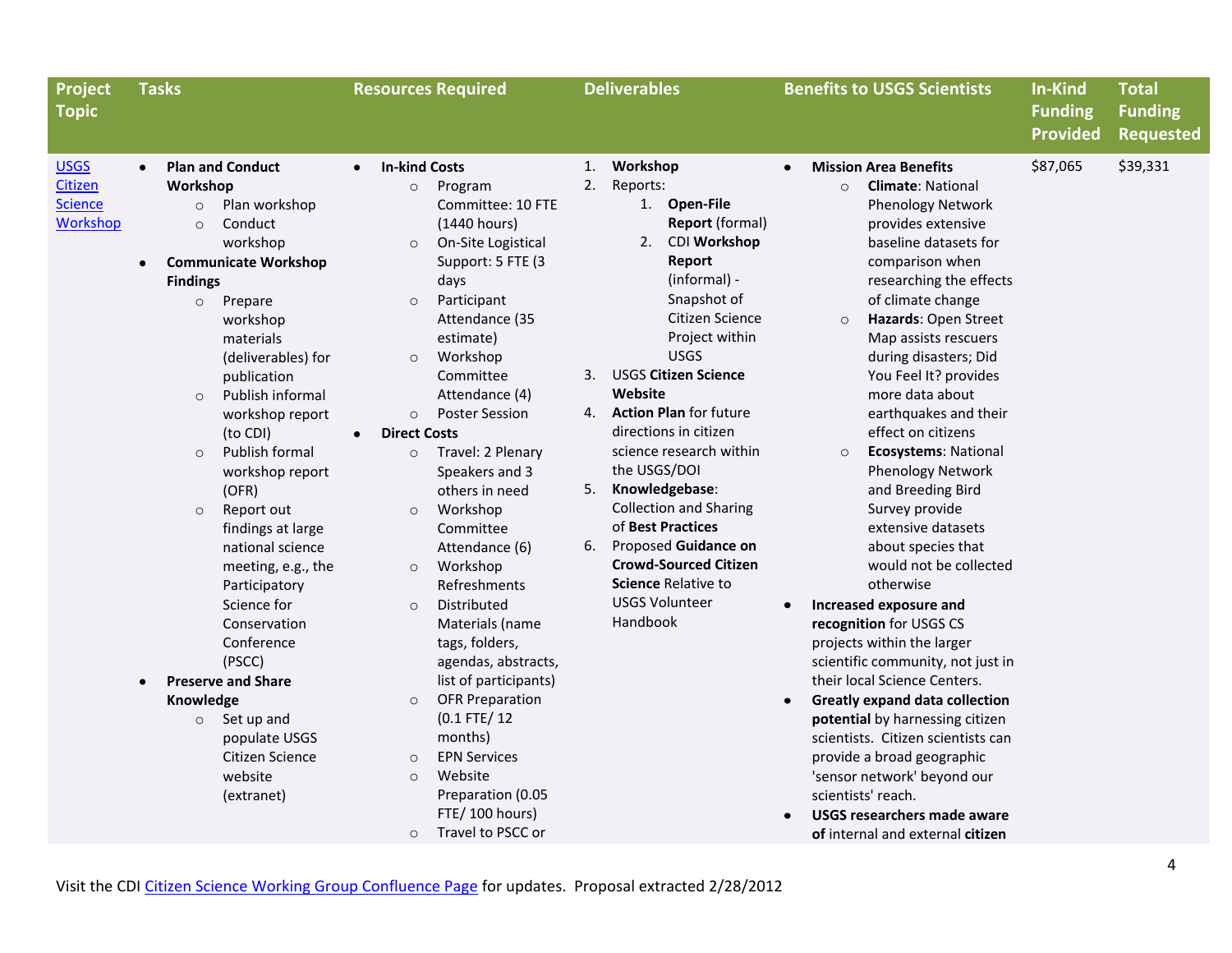other suitable large national science meeting

**science projects and their potential value** to nonparticipating research programs

- **Potential to leverage existing work** and achievements from other initiatives such as DataOne's Public Participation in Science and Research (2 CSWG members overlap) and Cornell's Citizen Science Central.
- **Potential to leverage efforts of and create synergy among the CS researchers and the USGS External Communications and Citizen Engagement** team in the Office of Communications, and other DOI initiatives such as the Youth In the Great Outdoors and the White House's America's Great Outdoors programs.
- $\bullet$ **Snapshot of status of citizen science research** within the USGS/DOI Agencies and partners
- **Increased awareness of citizen**   $\bullet$ **science activities within USGS/DOI and partner agencies**; workshop report can be distributed to other agencies to inform and educate on our efforts;
- **Make USGS science more**   $\bullet$ **approachable and understandable** to students, teachers, and the general public;
- **Expand science knowledge and**   $\bullet$ **scientific literacy** among citizen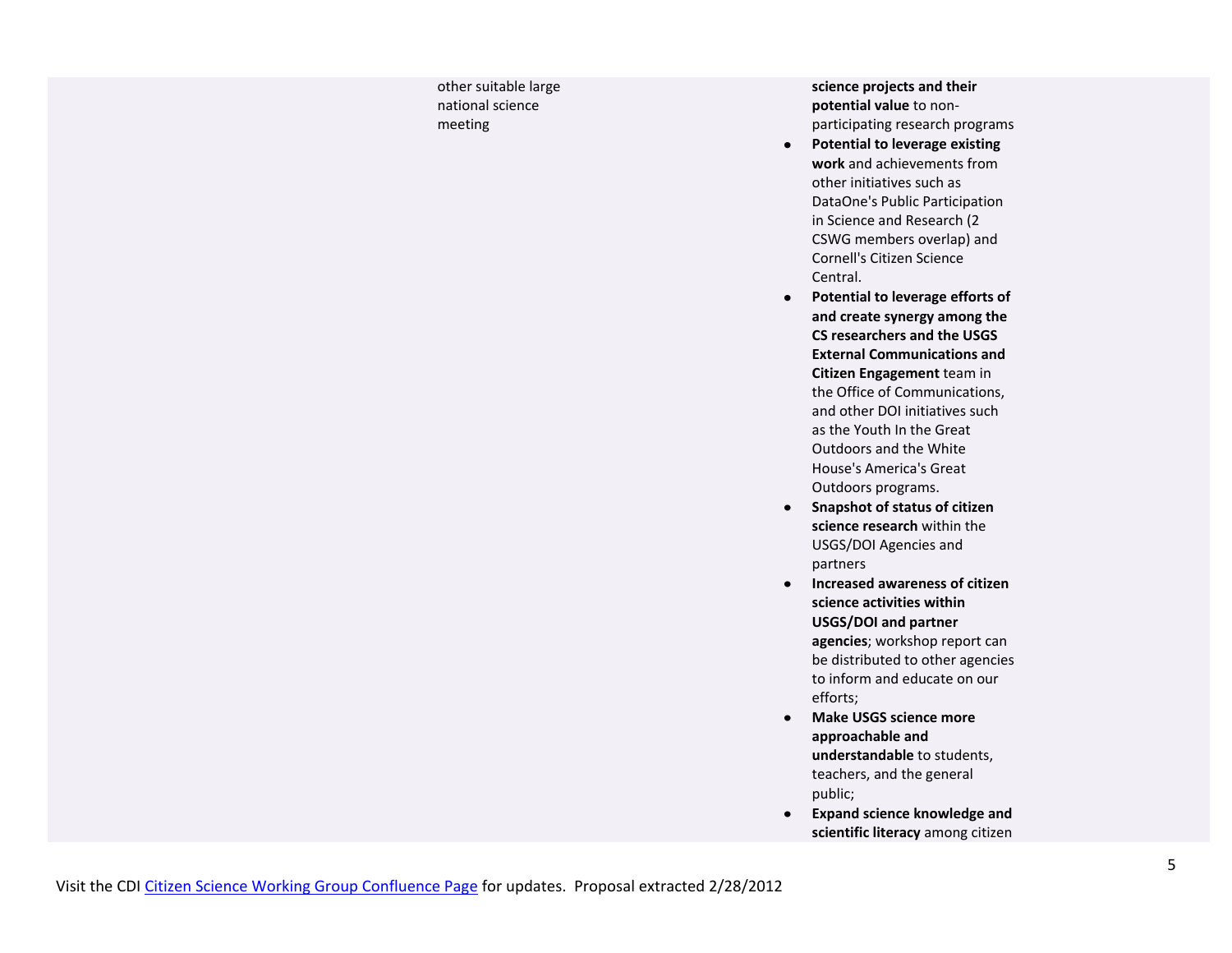participants.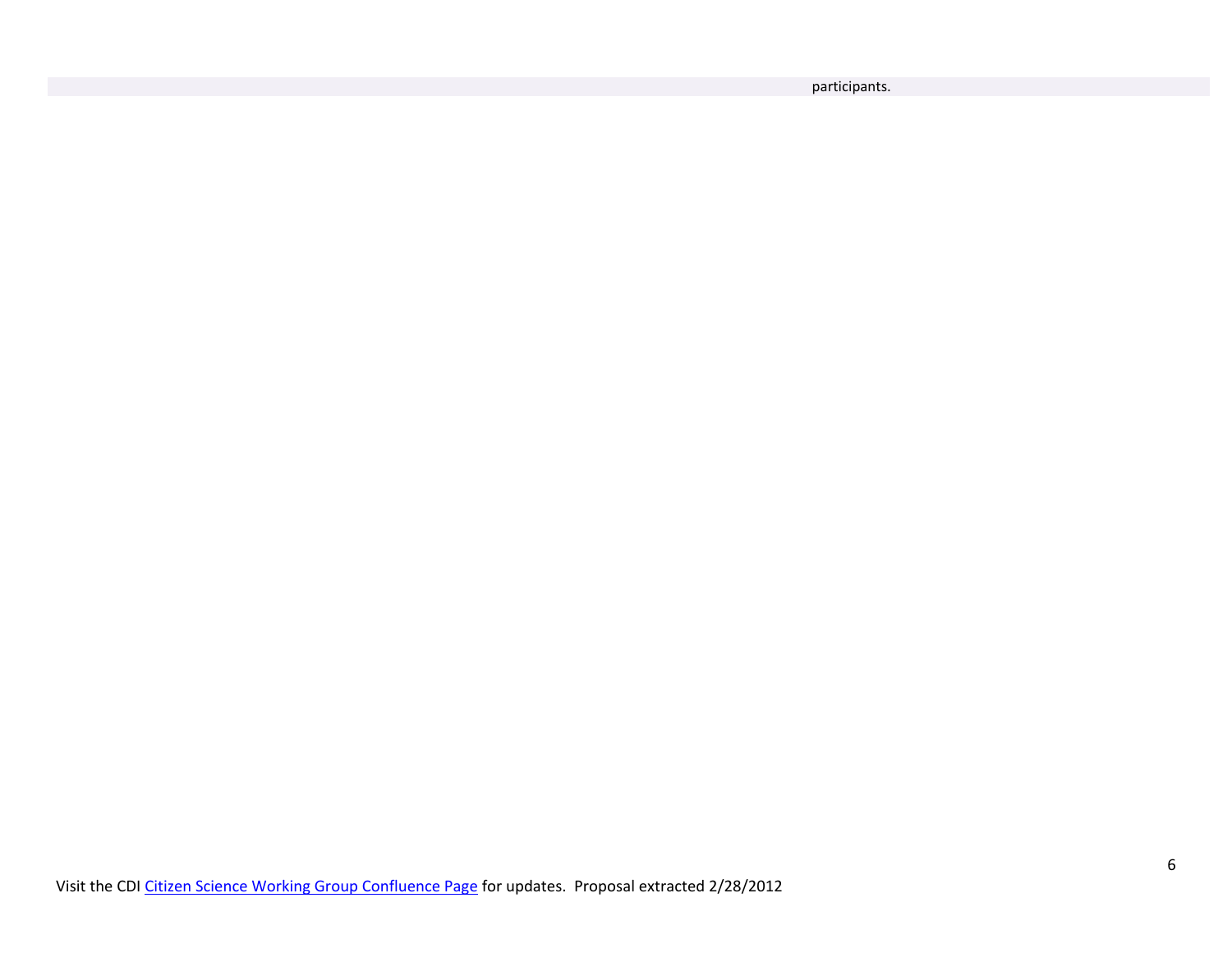# **Assumptions (for Costing Purposes)**

#### **Size, Venue, Dates, Duration**

- **Size**: 50-60 on-site participants including select non-USGS partners, collaborators, or others; remote access via WebEx
- **Place**: Denver Federal Center
- **Date**: Late Spring 2012 (April-May)
- **Duration**: 3 days (2.5 days workshop plus travel)

### **Artifacts**

- **Brief Summary Workshop Report**: 3 page summary of meeting post-workshop.
- **Workshop Report**:
	- o 50-60 pages;
	- o USGS-series publication, e.g., an Open-File Report (OFR) or Scientific Investigations Report (SIR) or, if unfunded,
	- $\circ$  an informal summary report for limited distribution to workshop sponsors and participants
- **Website**: USGS-hosted Public/**Extranet**/Intranet to
	- o maintain and share key information & documents;
	- $\circ$  link to CDI Citizen Science Working Group and related communities in DOI and elsewhere
	- **Workshop documents**: Presentations, posters, white paper(s), etc.,
		- o posted to CDI-CSWG wiki and/or proposed website, and incorporated in workshop report (as appropriate)
- **Presentation** (Report of Findings) to [Participatory Science for Conservation Conference](http://www.birds.cornell.edu/citscitoolkit/conference) (PSCC), Aug. 4-5,  $\bullet$ Portland OR (in conjunction with the Ecological Society of America's [2012 Annual Meeting\)](http://www.esa.org/portland/)
- **Presentation** on work at CDI Annual Workshop in 2012, presenting preliminary results from our Brief Summary Workshop Report.
- **Action Plans** laying out short-term goals of citizen science within USGS, DOI, and partner agencies.

# **General Thoughts and Suggestions**

- The focus should be on shedding light on existing projects within USGS and partners (including DOI), and educating others on how citizen science could help their studies/research
- Provide WebEx access for folks who cannot attend the workshop in person
	- $\circ$  Include information in workshop summary/reports from projects/programs who are not represented in person at the workshop
	- $\circ$  Include abstract/summary of project along with contact information for each project/program head start on this using Barbara Poore's inventory/survey
	- $\circ$  Goal to produce a document representing the current status of citizen science and research within the USGS/partner agencies
- What can we glean/learn from existing projects in all the areas of interest?
- Invite speakers from well established projects outside the USGS/partners realm (since many other groups are leaps ahead)
- Those attending would learn how to set up new projects, technical aspects of citizen science projects (data management, standards adoption, technology choices, novel approaches), case studies of existing projects, dealing with challenges and breaking down barriers within the USGS and in the science world.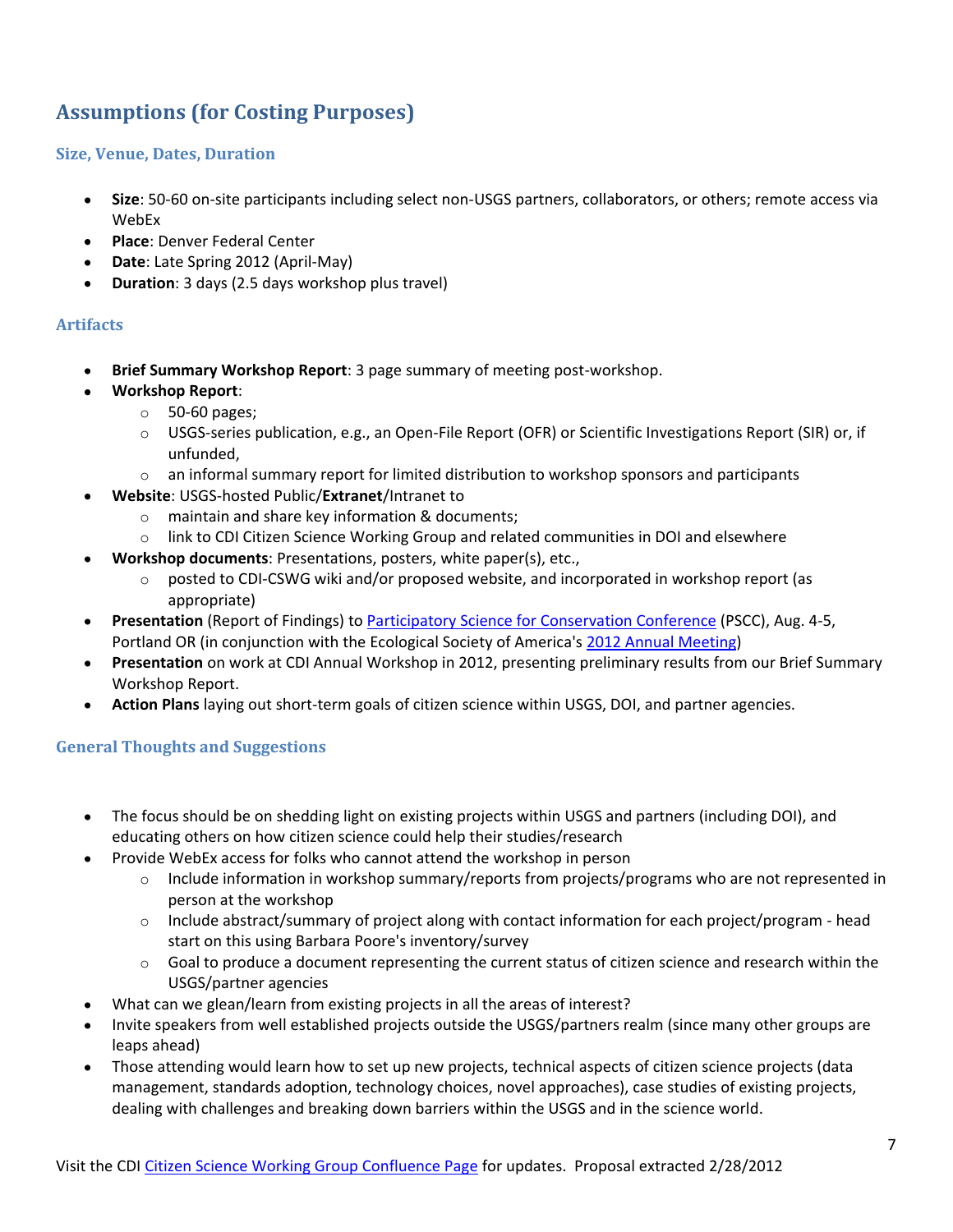- Create partnerships and relationships with other citizen science working groups and focus groups such as  $\bullet$ DataOne's Public Participation in Science and Research (PPSR), Cornell's Citizen Science Central, and others. Foster cross group pollination and share information:
	- o Exchange and communicate ideas, plans, focus among groups
	- o Leverage activities of DataOne's PPSR and Cornell group
	- $\circ$  Have two working group members (Jake Weltzin (NPN/USGS) and Kelly Lotts (Montana State University)) on the CDI CSWG who will act as liaisons with DataOne
- Establish new CSWG focus groups and identify areas for future development and attention through the working group
	- o Policy barriers
	- o Best practices
	- o Discovery/"Show and tell"
	- o Training group

### **Other Workshop Ideas**

 $\bullet$ The [Citizen Science Working Group](https://my.usgs.gov/confluence/display/cdi/Citizen+Science+Working+Group) (CSWG) maintains a separate [wiki page](https://my.usgs.gov/confluence/display/cdi/USGS+Citizen+Science+Workshop+Ideas) for submitting and discussing additional ideas about the proposed workshop.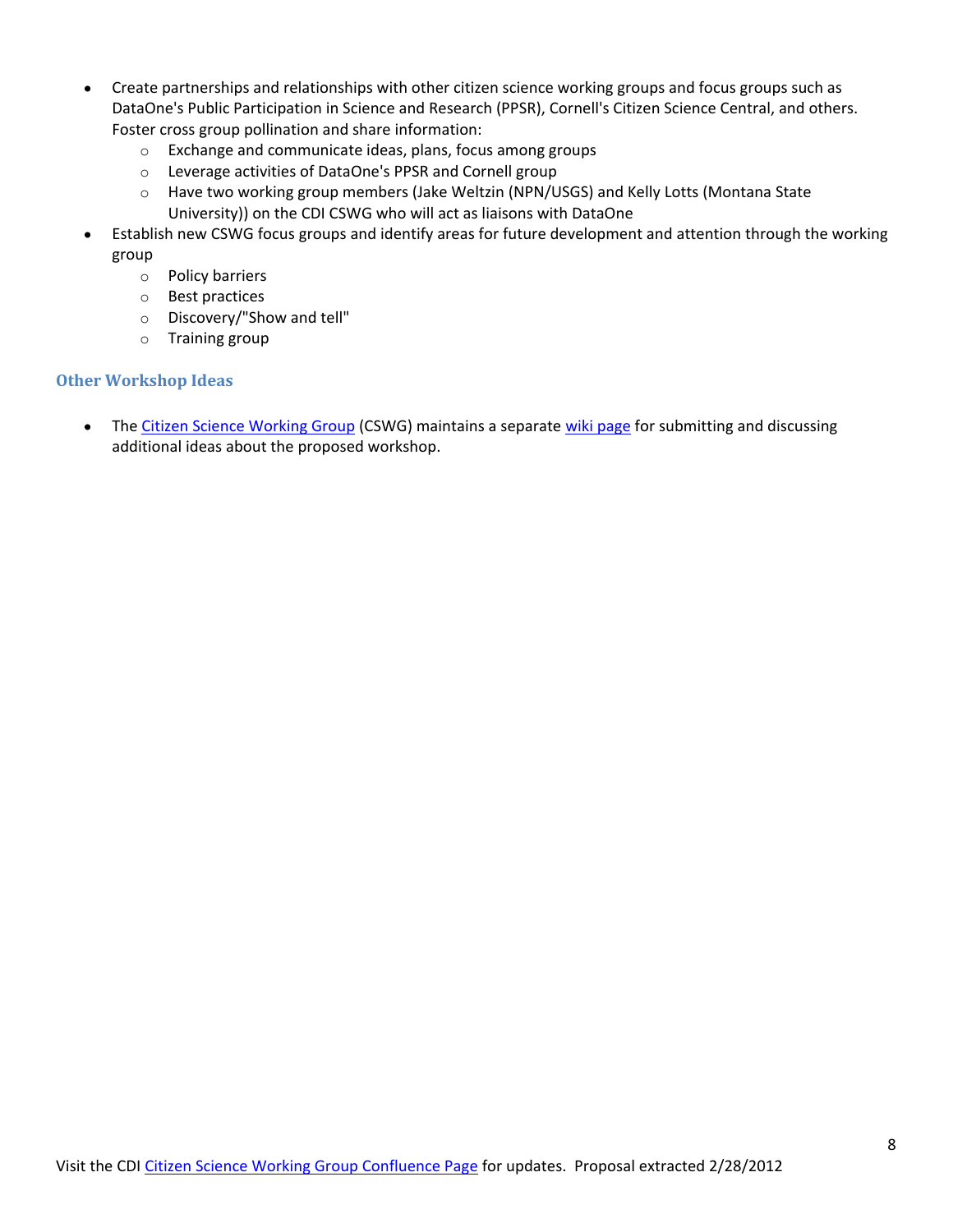**Ideas for Sessions, Presentations, and Breakouts (See [Citizen Science Workshop Draft Agenda](https://my.usgs.gov/confluence/display/cdi/Citizen+Science+Workshop+Draft+Agenda) in development)**

| <b>Suggested</b><br><b>Session/Breakout</b><br>Topic/Idea                                                                                      | <b>Suggested</b><br><b>Venue</b>     | <b>Possible</b><br><b>Presenter/Breakout</b><br>Lead/Participant                                                                                           | <b>Describes</b>                                                                                                                                                                                                                                                                                                                                                                      | <b>Possible Outputs</b>                                                                                                                                                                                                                                                                                                                                                                                                                                                                |
|------------------------------------------------------------------------------------------------------------------------------------------------|--------------------------------------|------------------------------------------------------------------------------------------------------------------------------------------------------------|---------------------------------------------------------------------------------------------------------------------------------------------------------------------------------------------------------------------------------------------------------------------------------------------------------------------------------------------------------------------------------------|----------------------------------------------------------------------------------------------------------------------------------------------------------------------------------------------------------------------------------------------------------------------------------------------------------------------------------------------------------------------------------------------------------------------------------------------------------------------------------------|
| <b>Case studies</b><br>of existing<br>projects<br>Spotlight on<br>established<br>projects                                                      | Plenary<br>presentations;<br>posters | <b>NPN</b><br>$\bullet$<br>eBird<br>$\bullet$<br>iNaturalist<br>$\bullet$<br><b>USGS Did You</b><br>$\bullet$<br>Feel It?<br><b>USGS BBS</b><br><b>NPS</b> | Their project purpose, goals, reason for<br>$\bullet$<br>existence<br>Drivers behind starting the project<br>What are the data outputs?<br>$\bullet$<br>Are there management decisions being<br>$\bullet$<br>made with the data?<br>Who are using the data?<br>$\bullet$<br>How does it strengthen or integrate with<br><b>USGS Science</b><br>Solicit expanded metadata/data survey? | Typology of citizen science<br>$\bullet$<br>projects in USGS--active and<br>passive (gathering data from<br>social media)<br>Understanding citizen<br>motivation<br>Detailed metadata records<br>about the data collected<br>(expand survey/inventory<br>performed in Fall 2011)<br>How can CS data be assessed<br>How are CS data used, and by<br>$\bullet$<br>whom<br>Where the data are used,<br>what standards it they<br>utilizes, how it can be<br>accessed, data sharing policy |
| Challenges,<br>barriers,<br>tough spots<br>(What are the<br>barriers you<br>encountered<br>establishing<br>your citizen<br>science<br>project) | <b>Breakout</b>                      | <b>National Map</b><br>$\bullet$<br><b>OSM</b><br>$\bullet$                                                                                                | Challenges encountered in establishing or<br>running citizen science projects<br>How did you deal with USGS policies and<br>issues such as PII, etc.<br><b>USGS Volunteer Handbook doesn't clearly</b><br>address web-scale Citizen Science.<br>What other barriers had to be overcome?                                                                                               | Knowledge-base of<br>$\bullet$<br>challenges and solutions from<br>various projects/perspectives<br>How to motivate volunteers<br>in active versus passive<br>projects<br>Use of gamification as<br>approach to spur<br>interest/participation by<br>other user communities                                                                                                                                                                                                            |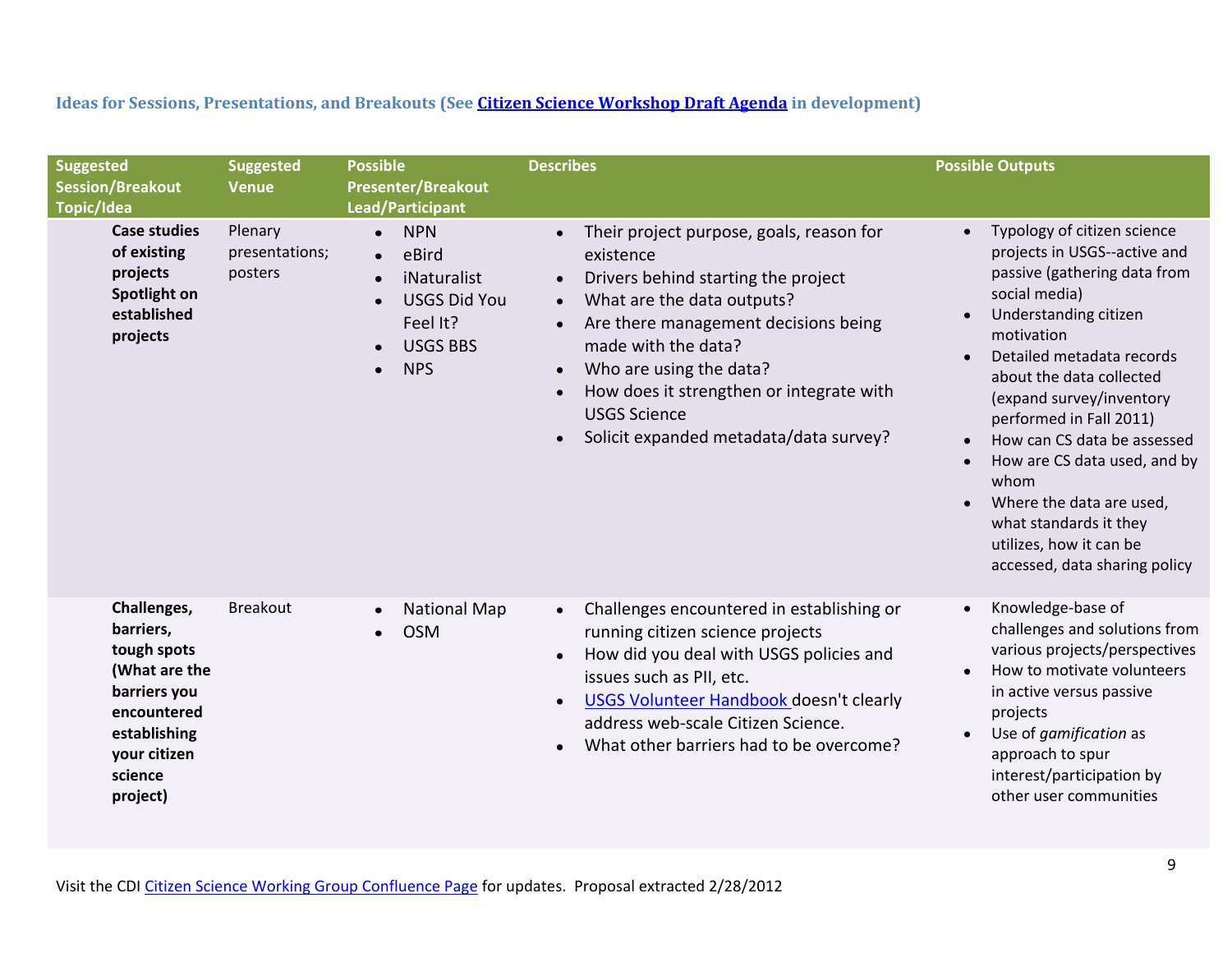| How to<br>establish a<br>citizen<br>science<br>project            | <b>Breakout</b>      | Citizen<br>Science<br>Central                                                      | How did you establish your project - what<br>$\bullet$<br>was the driver/need?<br>Policy issues<br>$\bullet$<br>How to engage the public<br>$\bullet$<br>Sustainability (keeping volunteers<br>$\bullet$<br>consistently engaged)<br>Rewards/inducements<br>$\bullet$<br>Training citizen scientists                                                                                                                                 | Roadmap of needs and<br>decisions, how to start a<br>citizen science project within<br>the USGS<br><b>Collection ethics</b><br>Quality resources and help<br>documents used as guides                                                                          |
|-------------------------------------------------------------------|----------------------|------------------------------------------------------------------------------------|--------------------------------------------------------------------------------------------------------------------------------------------------------------------------------------------------------------------------------------------------------------------------------------------------------------------------------------------------------------------------------------------------------------------------------------|----------------------------------------------------------------------------------------------------------------------------------------------------------------------------------------------------------------------------------------------------------------|
| Collecting,<br>managing,<br>and using<br>citizen<br>science data  | <b>Breakout</b>      | eBird<br>$\bullet$<br><b>USGS BBS</b><br><b>DataONE</b><br>$\bullet$<br><b>NPN</b> | <b>Collection protocols</b><br>$\bullet$<br>QA/QC of data<br>$\bullet$<br>Analyzing data<br>$\bullet$<br>Outputs/effect/evaluation needs                                                                                                                                                                                                                                                                                             | Mandated limits on collection<br>$\bullet$<br>of PII, other information<br>Security best practices<br>$\bullet$<br>Data acquisition and<br>management best practices<br>Data quality, reliability,<br>$\bullet$<br>suitability guidance                        |
| <b>Standards</b><br>adoption in<br>citizen<br>science<br>projects | <b>Breakout</b>      | <b>DataONE</b>                                                                     | What standards are used?<br>$\bullet$<br>What protocols are available?<br>$\bullet$<br>Biological data standards used?<br>$\bullet$<br>What has the adoption of standards<br>$\bullet$<br>allowed in your project?<br>Has it expanded data sharing capabilities?<br>$\bullet$<br>Other benefits the adoption of standards<br>$\bullet$<br>can bring?<br>Novel uses of the data by other scientists or<br>in other programs/projects? | Knowledgebase from existing<br>projects:<br>Standards used<br>$\circ$<br>Protocols used<br>$\Omega$<br><b>Biological data</b><br>$\circ$<br>standards used<br>Exchange schemas<br>$\circ$<br>used<br>Examples of data<br>$\circ$<br>exchange or<br>integration |
| <b>Technology in</b><br>support of<br>citizen<br>science          | Breakout;<br>posters | <b>TSWG-MAD</b><br>$\bullet$                                                       | Technology stack (data acquisition,<br>$\bullet$<br>management, security, etc.)<br>Technologies, novel approaches for data<br>$\bullet$<br>collection, crowd-sourcing, distributed<br>computing, e.g.:                                                                                                                                                                                                                               | Knowledge-base from existing<br>projects<br>Developments or examples<br>from existing projects<br>Pros/cons to consider with<br>each                                                                                                                           |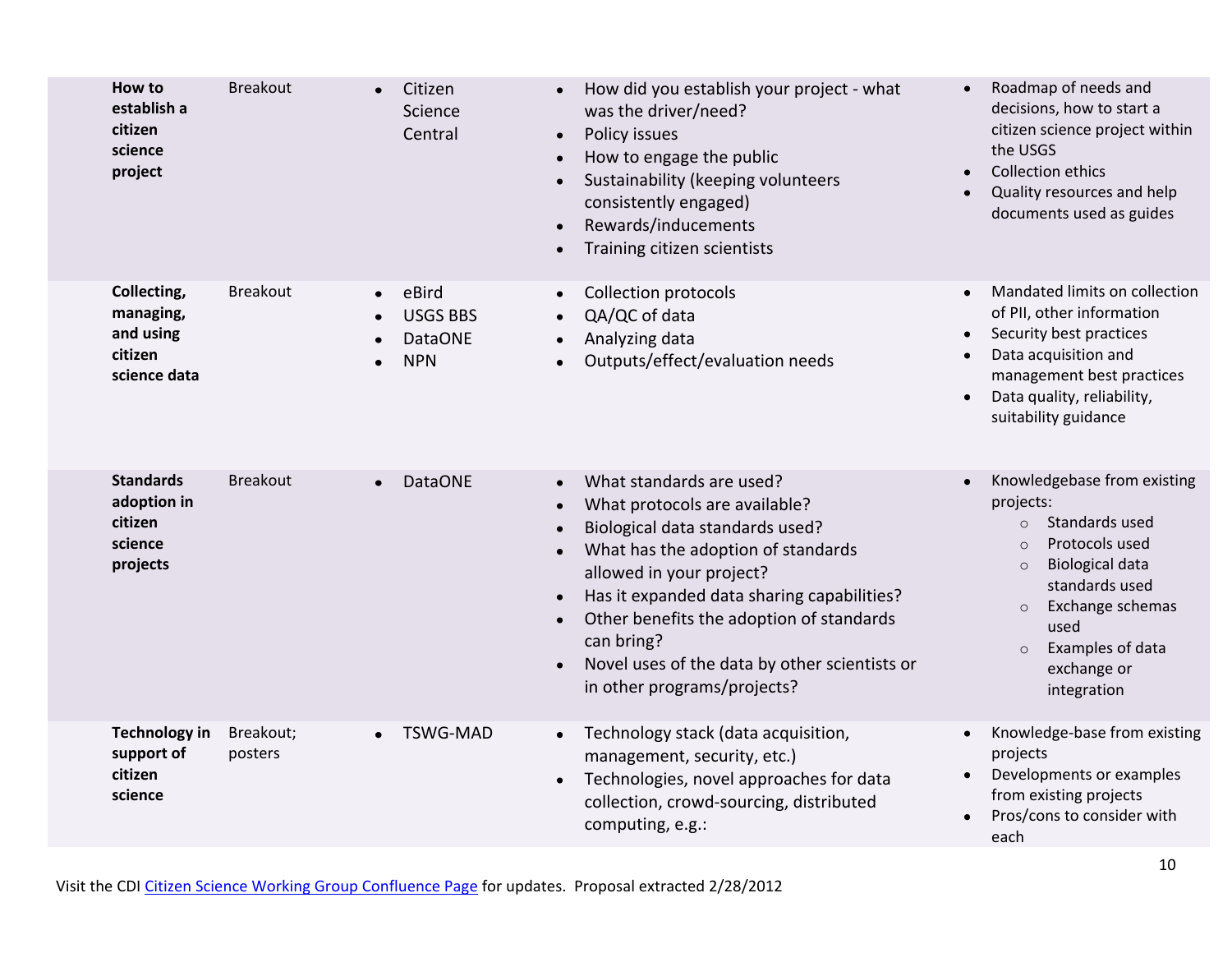| $\circ$ | Mobile apps, including those       |
|---------|------------------------------------|
|         | currently developed or proposed by |
|         | USGS)                              |

- o [Desktop grids](http://www.isgtw.org/feature/desktop-grids-connecting-everyone-science) | [Mobile grids](http://www.isgtw.org/feature/research-report-fare-share-mobile-grid-computing)
- o [Augmented reality](https://my.usgs.gov/confluence/display/cdi/Augmented+Reality+-+Visualizing+Biological+Species+Occurrences+Over+A+Real+Time+Display)
- Discussions and kickoffs for new focus  $\bullet$ groups
	- o Policy Barriers group
		- Address continuing or upcoming challenges
		- **Include folks who have some** kind of power to push issue resolution (or establish contacts with those who do have that power)
	- o Discovery group
		- **Continue the discovery and** sharing of new/existing projects, establishing document store/knowledgebase of their activities
		- **EXECUTE:** Scheduling meetings for future CSWG meetings, inviting or outreach to other USGS scientists
	- o Training group
		- **Have presenters** demonstrate various how tos
- QA/QC benefits of mobile  $\bullet$ data collection (per Sally Holl TWSC - How mobile data collection factor into contributions to citizen science - largely the mechanism for contributing to CS projects)
- Expansion of  $\bullet$ internal/external participation in CSWG and related activities
- New issue-specific focus  $\bullet$ groups within CSWG
- Brainstorm ideas for new focus groups needed
- Solicit membership

**Needs and future directions in USGS/Citizen Science partnerships** Panel; breakout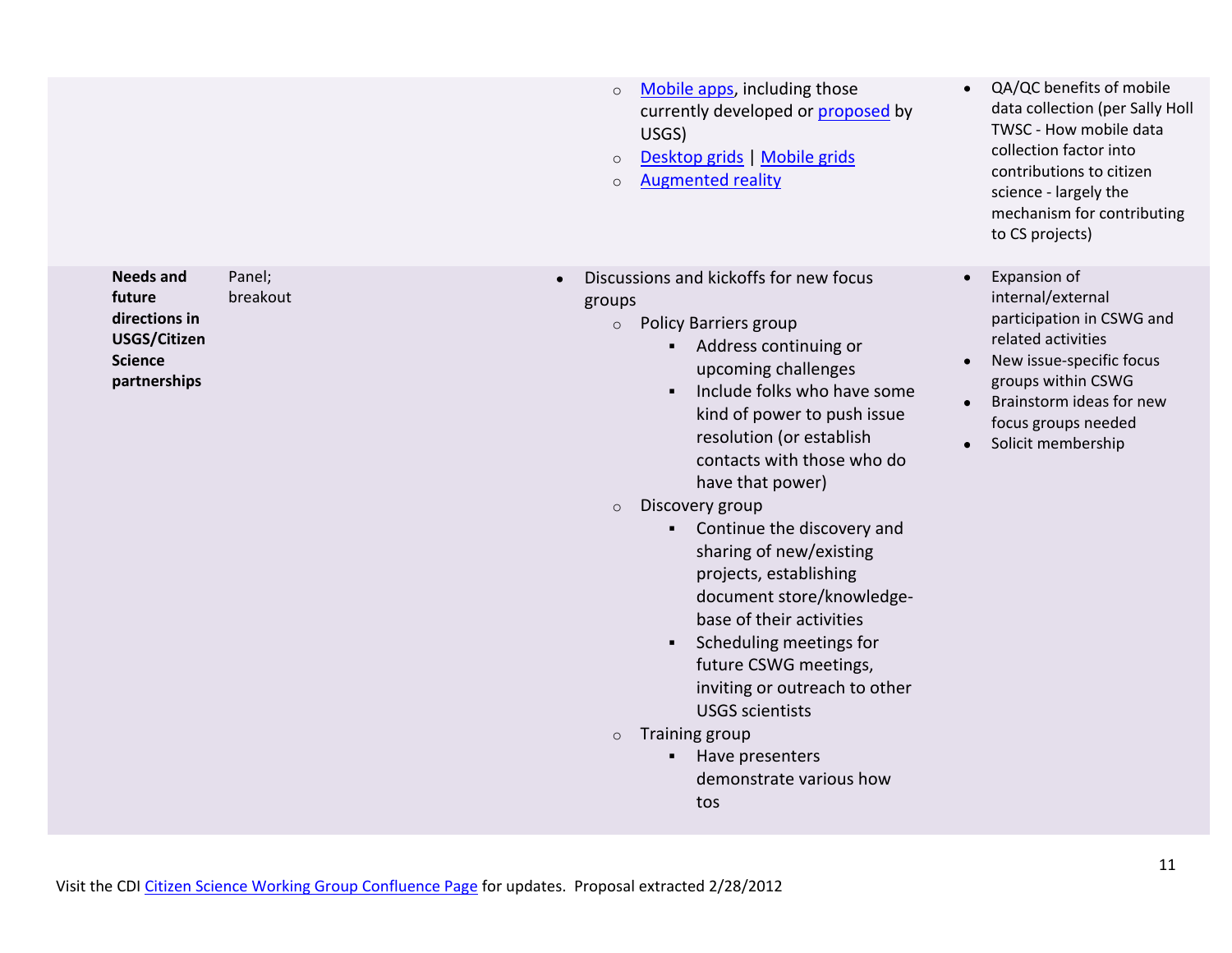Visit the CDI Citizen Science Working Group Confluence Page for updates. Proposal extracted 2/28/2012